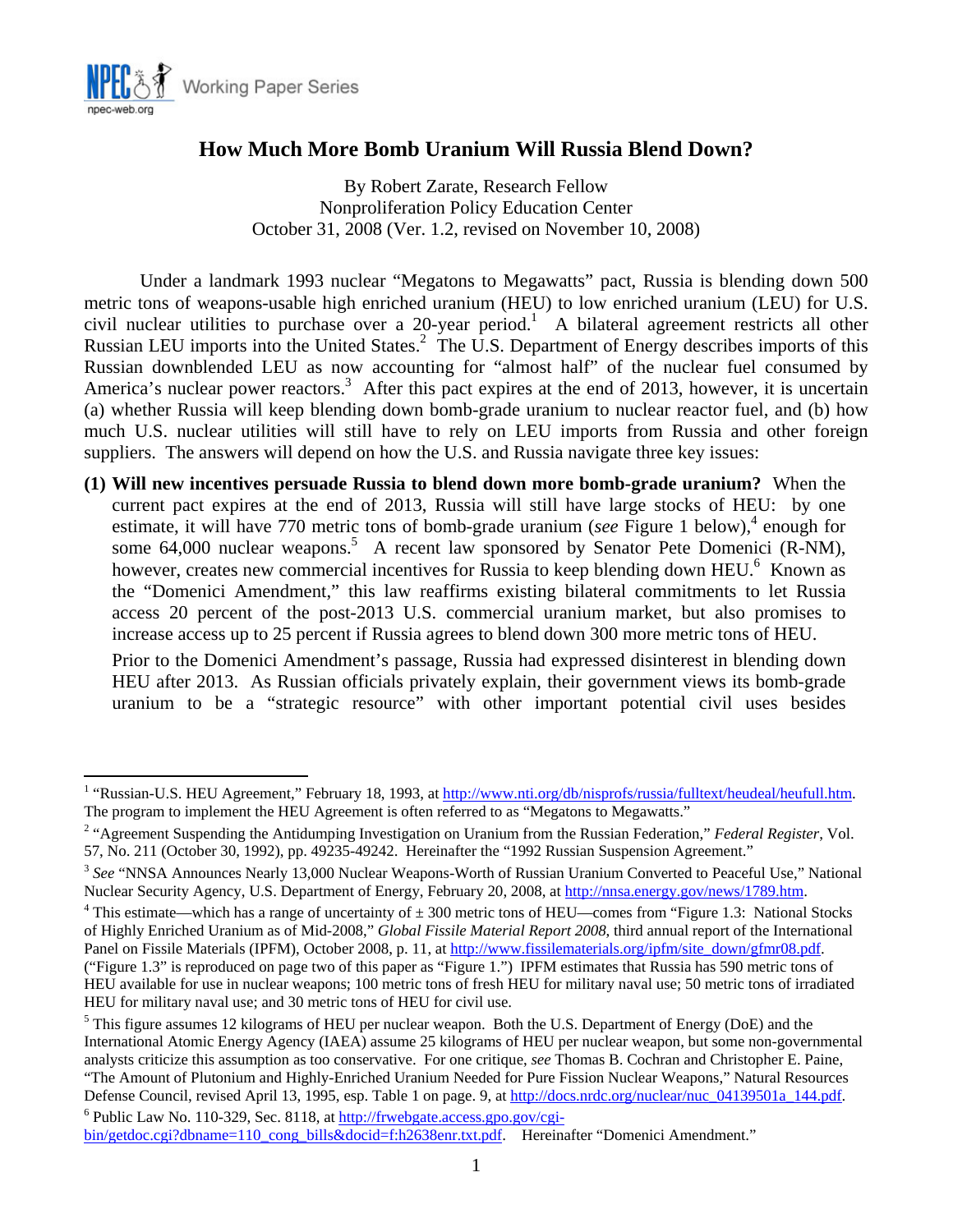

1

downblending  $(e.g., HEU$  could fuel future Russian fast reactors).<sup>7</sup> The question now is what Russia will decide to do with its HEU in five years' time.



**(2) Will a recent law to limit Russian uranium sales to the U.S. be challenged legally?** A U.S. federal appellate court has ruled that low enriched uranium, when obtained by "separative work unit" (SWU) contracts to enrich natural uranium up to LEU,<sup>8</sup> constitutes a *service* and not a *good*, and cannot be limited by U.S. trade laws forbidding the dumping of goods.<sup>9</sup> The U.S. Supreme Court is reviewing the appellate court's rulings. But a recent law sponsored by Senator Domenici has created a new legal basis—independent of whatever the Supreme Court decides—for upholding antidumping limits on Russian LEU imports, including imports via SWU contracts.

<sup>7</sup> Author interview with a Russian individual with close ties to the Russian government. *See also* Rosatom Director Sergei V. Kiriyenko, Letter to U.S. Secretary of Energy Samuel Bodman on the Domenici Amendment, June 5, 2008. In this letter, Kiriyenko calls Russia's HEU inventory a "valuable energy resource."

<sup>8</sup> Nuclear utilities use two types of commercial contracts to buy low enriched uranium from enrichers. (1) In a *separative work unit (SWU) contract*, the utility pays the enricher only for the cost of the effort (measured in SWUs) to enrich a specified amount of natural uranium feedstock up to LEU. The utility, after receiving an equivalent amount of alreadyenriched LEU from the enricher, transfers to the enricher ownership of that specified amount of natural uranium feedstock. (2) In an *enriched uranium product (EUP) contract*, the price includes all elements of the LEU's value—*e.g.*, value of natural uranium feedstock, and cost of effort in SWUs required to enrich the feedstock to LEU.

<sup>9</sup> *See Eurodif, S.A. v. United States*, 411 F.3d 1355 (Fed. Cir. 2005), *aff'd on reh'g*, 423 F.3d 1275 (Fed. Cir. 2005), *final judgment*, 506 F.3d 1051 (Fed. Cir. 2007), *passim*.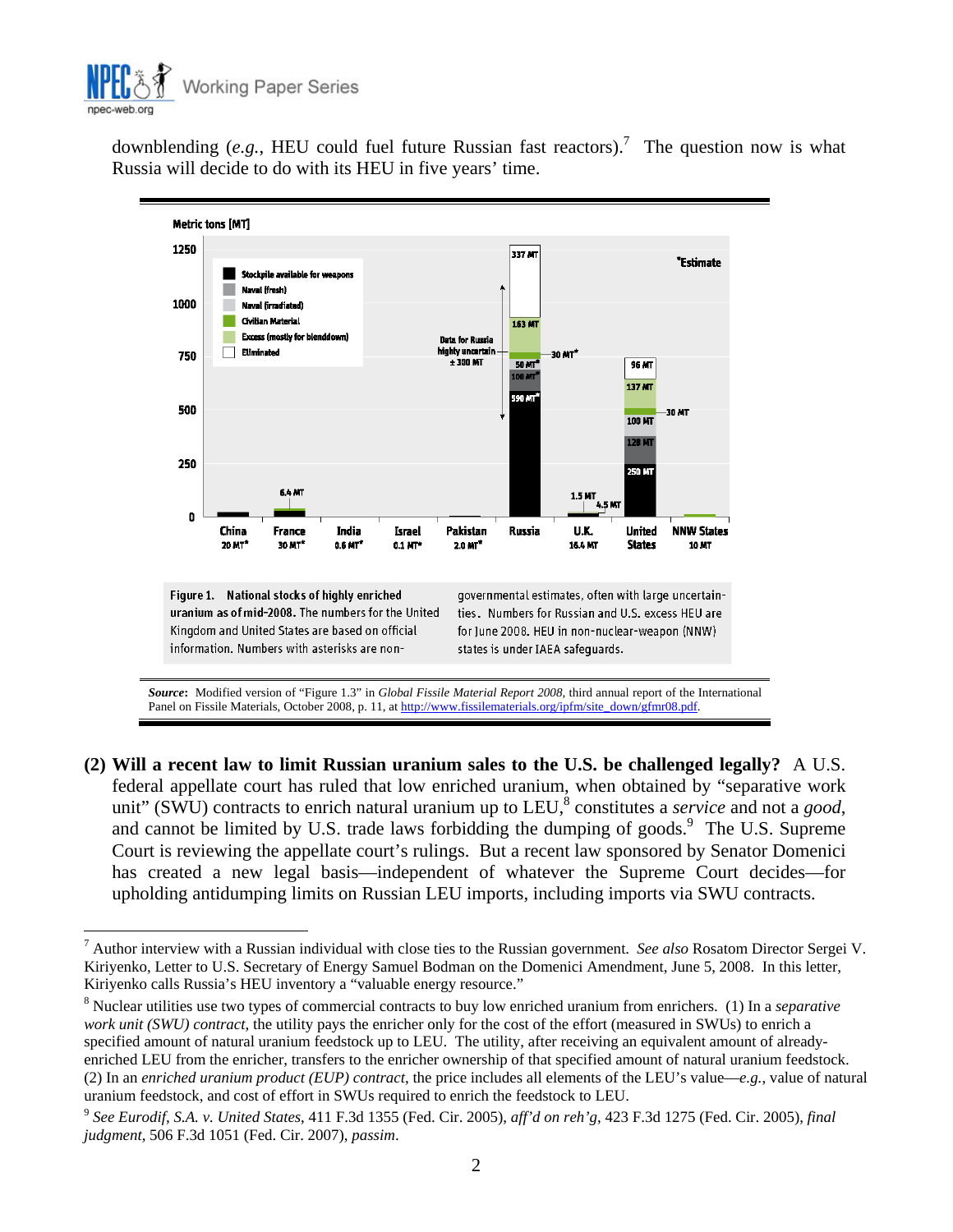

 $\overline{a}$ 

Fledgling U.S. uranium enrichers, who claim to worry about Russia's 40 percent share of global enrichment capacity,<sup>10</sup> praise the Domenici Amendment; U.S. nuclear utilities, which want to purchase LEU through low-cost SWU contracts, criticize the new law. Although Russian officials opposed early versions of the Domenici Amendment,<sup>11</sup> they have said little publicly about the final version that passed into law. If the Supreme Court upholds appellate court rulings that U.S. antidumping laws generally cannot limit SWU contracts, it is possible that U.S. nuclear utilities, Russia, or others might try to legally challenge the Domenici Amendment's specific limits on Russian SWU contracts. What's unclear is whether any challenges would be successful.

**(3) Will U.S. enrichment capacity grow enough to decrease U.S. dependence on Russian uranium?** Today, America's only enrichment facility—a plant using gaseous diffusion technology in Paducah, Kentucky—meets 10 percent of America's LEU demand through SWU contracts to enrich natural uranium.<sup>12</sup> (*See* Figure 2 below.) But with global LEU demand projected to rise in the coming years, some analysts are forecasting future LEU shortages.<sup>13</sup>



*Source***:** Data used to generate this chart were drawn from U.S. Energy Information Administration, "Purchases of Enrichment Services by Owners and Operators of U.S. Civilian Nuclear Power Reactors by Origin Country and Delivery Year," updated May 19, 2008, at http://www.eia.doe.gov/cneaf/nuclear/umar/table16.html

To help meet the anticipated growth in America's LEU demand, USEC, Areva, and URENCO's Louisiana Energy Services are each planning to build, on U.S. soil, new enrichment facilities

<sup>&</sup>lt;sup>10</sup> World Nuclear Association (WNA), "Uranium Enrichment," updated September 2008, at http://www.worldnuclear.org/info/inf28.html. In 2006, Russia's enrichment capacity was estimated to be 25 million SWU per year, and global enrichment capacity, 58.5 million SWU per year.

<sup>&</sup>lt;sup>11</sup> See Kiriyenko, Letter to U.S. Secretary of Energy Samuel Bodman on the Domenici Amendment, *op. cit.* Sen. Domenici responded with letters to Rosatom Director Kiriyenko and Energy Secretary Bodman, respectively. *See* Domenici, Letter to U.S. Secretary of Energy Samuel Bodman, June 10, 2008; and Letter to Rosatom Director Sergei Kiriyenko, June 11, 2008.

<sup>&</sup>lt;sup>12</sup> Percentage is calculated using data from U.S. Energy Information Agency, "Table 16: Purchases of Enrichment Services by Owners and Operators of U.S. Civilian Nuclear Power Reactors by Origin Country and Delivery Year," May 18, 2008, at http://www.eia.doe.gov/cneaf/nuclear/umar/table16.html. Although USEC's Paducah plant has a capacity of as much as 8 million SWUs, USEC sells some 6 million SWUs per year to Japan and Taiwan, leaving at most 2 million SWUs for U.S. consumption.

<sup>&</sup>lt;sup>13</sup> For news coverage, see "Lack of Fuel May Limit U.S. Nuclear Power Expansion," News Office, Massachusetts Institute of Technology, March 21, 2007, at http://web.mit.edu/newsoffice/2007/fuel-supply.html.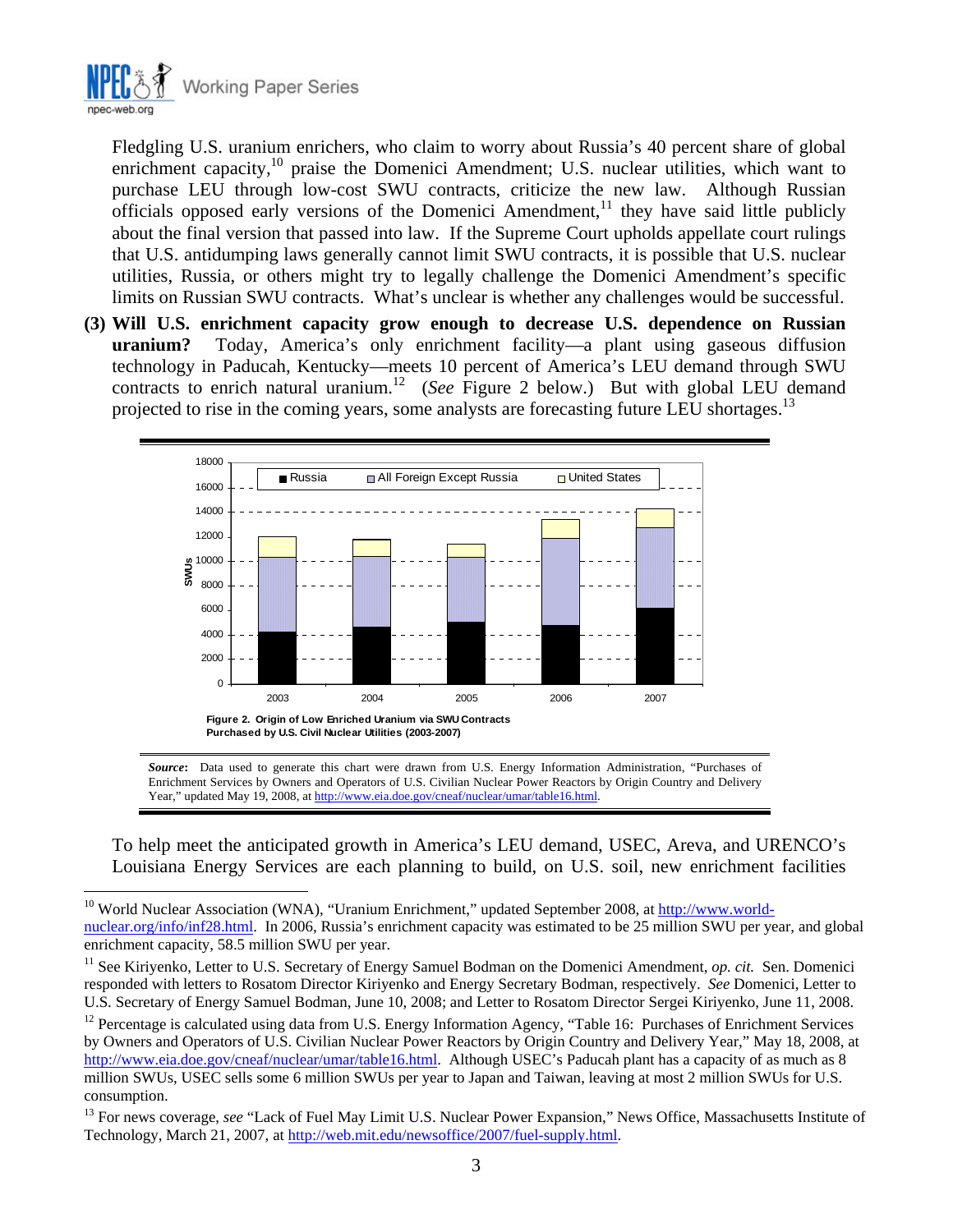

using more cost-effective centrifuge technology.<sup>14</sup> Will new U.S. enrichment capacity, along with post-2013 levels of limited Russian uranium imports and non-Russian foreign LEU supply, collectively be able to meet America's future uranium demand? Or will the U.S. Commerce Department have to ease planned post-2013 limits on Russian uranium imports to fill the gap?

U.S.-Russian relations have strained recently over the August 2008 Russo-Georgian conflict, over whether and how to sanction Iran's ongoing nuclear noncompliance with U.N. Security Council resolutions, and over Euro-American efforts to build ballistic missile defense systems in Eastern Europe. Cooperation on LEU imports and HEU downblending therefore may be one of the few immediate areas to improve Russo-American relations.

Towards that end, this paper examines the connections between U.S.-Russian efforts to promote trade in civil uranium, and to blend down bomb-grade uranium for use in civil nuclear commerce. The first section provides background on the history leading up to the passage of the Domenici legislation. The second concludes with some tentative thoughts on how the U.S. and Russia might go about navigating the future of HEU downblending and bilateral LEU commerce.

## **I. Background: How Did We Get Here?**

The recent law sponsored by Senator Domenici (the "Domenici Amendment") represents the first time that the Congress has explicitly spoken on what the future of Russian downblending of bombgrade uranium, and of Russian civil uranium sales to the U.S., ought to be. Prior to this law, Russo-American collaborative efforts in civil and military uranium were managed mainly by America's Executive and Judicial Branches and by the Russian government. To understand why the Congress chose to act, and what issues are likely to arise in the next decade, it is essential to understand four key developments that preceded Senator Domenici's legislation.

#### **1992 Russian Suspension Agreement**

 $\overline{a}$ 

The U.S. Department of Commerce in late 1991 began investigating the Soviet Union for allegedly dumping—that is, selling at below fair-market value—low enriched uranium (LEU) and other civil uranium goods in the United States. The worry was (and still is) that if foreign enrichers sell LEU to U.S. nuclear utilities at dumping prices, then this could seriously harm America's nascent uranium enrichment sector. After the U.S.S.R. dissolved in December 1991, Commerce refocused its antidumping investigation on the uranium sales of Russia (which would end up inheriting 80 percent of the Soviet Union's large government-built nuclear complex) and other former Soviet republics.

Two major developments in the antidumping investigation followed. First, the Commerce Department determined in June 1992 that Russia had dumped uranium in the U.S., and imposed a duty of 115.82 percent on imported Russian uranium goods.<sup>15</sup> Second, Commerce signed an accord with

<sup>14</sup> For background, *see* WNA, "Nuclear Power in the U.S.A.," updated October 2008, at http://www.world-nuclear.org/info/ inf41.html#enrichment.<br><sup>15</sup> "Preliminary Determinations of Sales at Less than Fair Value: Uranium from Kazakhstan, Kyrgyzstan, Russia, Tajikistan,

Ukraine and Uzbekistan…," *Federal Register*, Vol. 57, No. 107 (June 3, 1992), pp. 23380-23384.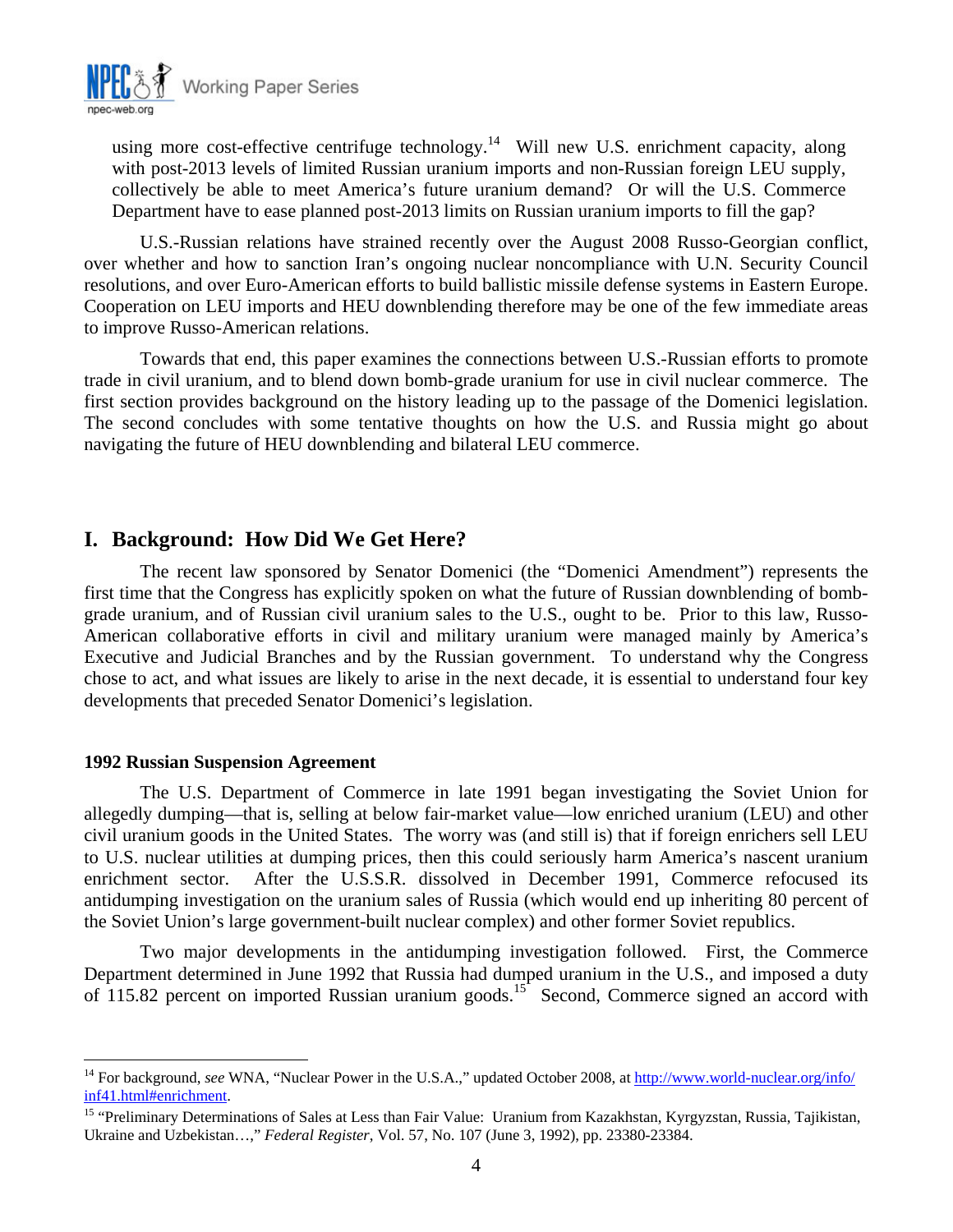

Russia's Ministry of Atomic Energy (Minatom)<sup>16</sup> in October 1992 to suspend the antidumping investigation. In return, however, this so-called "Russian Suspension Agreement" (RSA) required Russia to limit sales of LEU and other uranium goods to the U.S. $<sup>17</sup>$ </sup>

#### **1993 HEU Agreement**

1

Although the Russian Suspension Agreement generally restricted Russian uranium exports to the U.S., it permitted bilateral negotiations for a pact to have the Russians sell civil uranium—derived from the bomb-grade high enriched uranium (HEU) of dismantled Soviet nuclear warheads—to U.S. nuclear utilities.

Such a pact was signed in February 1993. Known as the "HEU Agreement," this pact laid the foundation for what would come to be known as "Megatons to Megawatts," a bilateral program to promote nuclear arms control and nonproliferation through civil trade in demilitarized bomb uranium. In specific, the HEU Agreement obligated Russia to blend 500 metric tons of excess Soviet-era weapons-usable HEU down to LEU. In return, the United States promised to arrange for this downblended LEU to be sold on the U.S. uranium market.<sup>18</sup>

To implement the HEU Agreement, a commercial contract was signed in January 1994 by the United States Enrichment Corporation (USEC), the company serving as the Department of Energy's executive agent, and Techsnabexport (Tenex), Minatom's government-owned commercial arm. Under this contract, USEC—which, at the time, was still a wholly government-owned corporation—agreed, over a 20-year period ending in 2014, to buy Russia's downblended LEU from Tenex, with the aim of reselling this LEU to U.S. nuclear utilities.

Although the HEU Agreement's implementation over the years has run into some (occasionally serious) obstacles on both sides, none of these obstacles has proven to be insurmountable.<sup>19</sup>

<sup>&</sup>lt;sup>16</sup> Minatom was succeeded by the Russian Federal Atomic Energy (Rosatom) in March 2004. In November 2007, the Russian government passed a law that converted Rosatom into a state-owned corporation.

<sup>&</sup>lt;sup>17</sup> "Agreement Suspending the Antidumping Investigation on Uranium from the Russian Federation," *op. cit.* 

In 2004, Joseph Spetrini, who at the time was a Commerce Department official, commented: "The Agreement was negotiated under section 734(l) of the Tariff Act of 1930, as amended, which is the provision under which suspension agreements with nonmarket economy countries are negotiated. In 2002, Commerce evaluated the Russian economy and determined that the Russian Federation had become a market economy country. However, the Russian Federation has never proposed that this Agreement be converted to a market economy suspension agreement, under section 734(b) or (c) of the statute. If such a proposal were to be made, Commerce would need to consider on a policy basis whether or when to negotiate a market economy agreement." *See* Spetrini, "Fact Sheet on Russian Uranium Suspension Agreement," World Nuclear Association Annual Symposium, September 8-10, 2004.

<sup>&</sup>lt;sup>18</sup> See 1993 HEU Agreement, *op. cit.* William Burns, head of the U.S. Safe and Secure Dismantlement Delegation, signed on behalf of the United States; and Viktor Mikhailov, Minister of Atomic Energy, signed on behalf of the Russian Federation.

<sup>19</sup> For background on the HEU Agreement's implementation obstacles, *see* U.S. General Accounting Office, *Nuclear Nonproliferation: Status of Transparency Measures for U.S. Purchase of Russian Highly Enriched Uranium*, report to Senator Richard G. Lugar, GAO/RCED-99-194, September 1999, at http://www.gao.gov/archive/1999/rc99194.pdf; and *Nuclear Nonproliferation: Implications of the U.S. Purchase of Russian Highly Enriched Uranium*, Report to the Chairman of the House Committee on Commerce, GAO-01-148, December 2000, at http://www.gao.gov/new.items/d01148.pdf. A July 2004 law changed GAO's official name to the U.S. Government Accountability Office.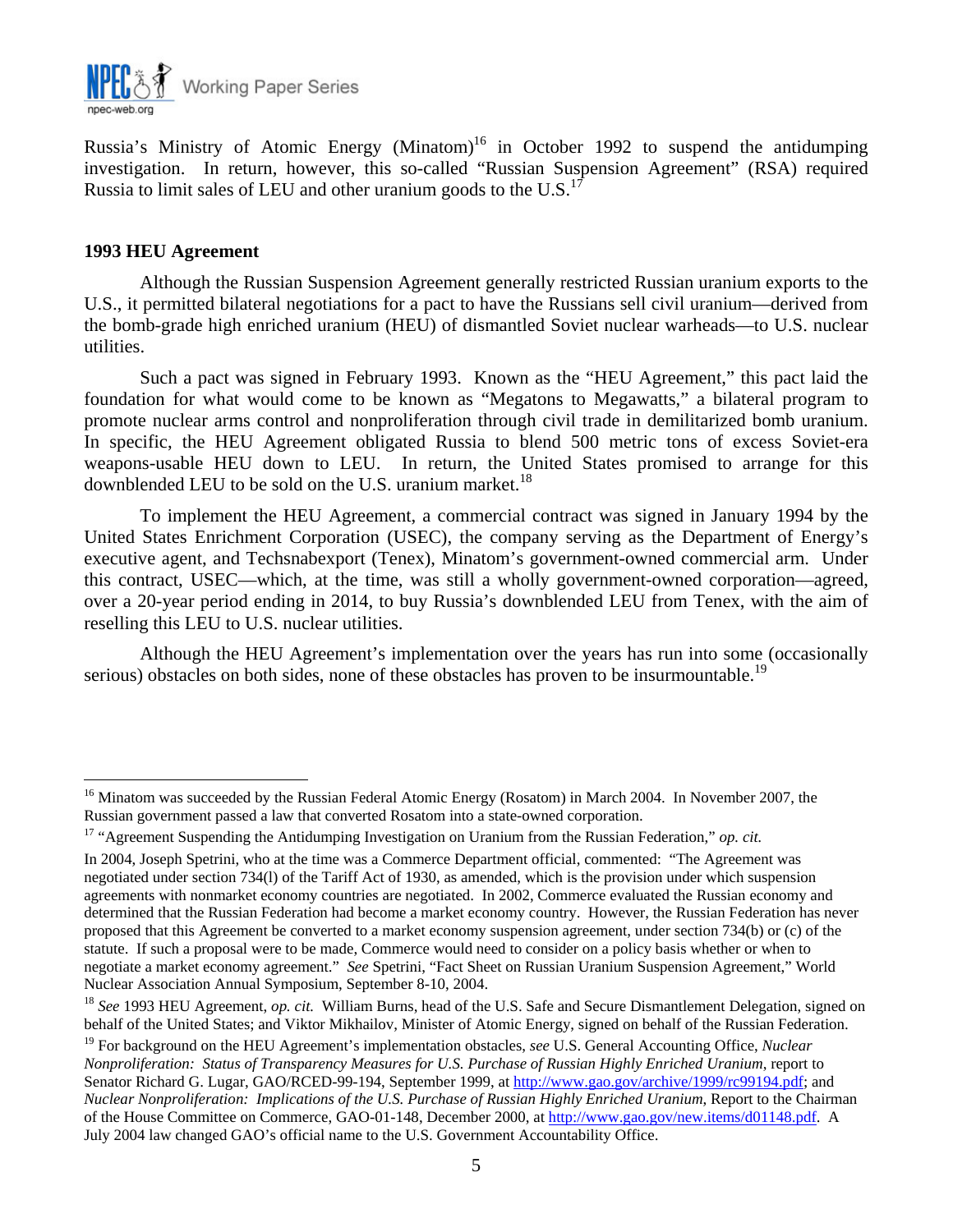

#### *Eurodif* **Decisions: Implications on the Russian Suspension Agreement**

In legal disputes indirectly related to the 1992 Russian Suspension Agreement, a U.S. federal appellate court ruled, in decisions known collectively as the *Eurodif* decisions, that when low enriched uranium is obtained by "separative work unit" (SWU) contracts to enrich natural uranium, this transaction constitutes the provision of a *service* and not a *good*. The legal implication was that, under U.S. statutes that preclude the dumping of goods, the Department of Commerce could not restrict any LEU obtained by SWU transactions. As a result, a U.S. trade court subsequently decided that the Commerce Department should not apply the RSA's limits on imported Russian LEU obtained via SWU contracts.

The origins of the *Eurodif* decisions trace back to January 2001, when the Commerce Department began investigating whether companies from France, Germany, the Netherlands and Britain had dumped LEU in the United States. USEC and other petitioners had asked for this investigation.<sup>20</sup>

During the comment process of the Commerce Department's investigation, a group of U.S. nuclear utilities known as the "Ad Hoc Utilities Group" (AHUG) argued that, while LEU sales via "enriched uranium product" (EUP) contracts constitute goods, LEU sales via SWU contracts should instead "constitute the provision of services, not the production or sale of goods subject to the antidumping law."21 Commerce, however, responded in December 2001 with a final determination that LEU via SWU contracts are goods, and are therefore subject to laws on the dumping of goods.<sup>22</sup>

The Ad Hoc Utilities Group subsequently sought redress from the U.S. Court of International Trade (CIT), leading to complex litigation involving AHUG, Areva, Tenex and the Commerce Department. In a ruling known as "USEC I," the CIT decided in 2005 that LEU via SWU contracts constitutes a service.<sup>23</sup> But when the Commerce responded to the CIT by continuing to view SWU contracts for LEU as providing goods and not services, AHUG and others appealed again to the court. The CIT, in a decision known as "USEC II," ruled again that a SWU contract is a service.<sup>24</sup>

The Court of International Trade then permitted an interlocutory appeal to the Court of Appeals for the Federal Circuit (CAFC). This U.S. appellate court granted the appeal and, in a March 2005

*(EUP) contracts* to purchase low enriched uranium, *see above* footnote 7.<br><sup>22</sup> "Notice of Final Determination of Sales at Less than Fair Value: Low Enriched Uranium from France," *Federal Register*, Vol. 66, No. 246 (December 21, 2001), p. 65878, at http://frwebgate.access.gpo.gov/cgi-

bin/getdoc.cgi?dbname=2001\_register&docid=01-31509-filed.pdf. Although the Commerce Department found that France's Eurodif, S.A., had dumped LEU in the U.S., it found that companies from Germany, the Netherlands and Britain had not. *See* "Notice of Final Determinations of Sales at Not Less Than Fair Value: Low Enriched Uranium From the United

1

<sup>&</sup>lt;sup>20</sup> "Notice of Initiation of Countervailing Duty Investigations: Low Enriched Uranium from France, Germany, the Netherlands, and the United Kingdom," *Federal Register*, Vol. 66, No. 4 (January 5, 2001), pp. 1085-1088, at http://frwebgate.access.gpo.gov/cgi-bin/getdoc.cgi?dbname=2001 register&docid=01-385-filed.pdf.

<sup>&</sup>lt;sup>21</sup> "Notice of Preliminary Determination of Sales at Less than Fair Value and Postponement of Final Determination: Low Enriched Uranium from France," *Federal Register*, Vol. 66, No. 135 (July 13, 2001), p. 36744, at http://frwebgate.access.gpo.gov/cgi-bin/getdoc.cgi?dbname=2001\_register&docid=01-17622-filed.pdf.

For a simple description of the differences between *separative work unit (SWU) contracts* and *enriched uranium product* 

Kingdom, Germany and the Netherlands," *ibid*, pp. 65886-65889, at http://frwebgate.access.gpo.gov/cgi-<br>bin/getdoc.cgi?dbname=2001 register&docid=01-31513-filed.pdf.

<sup>&</sup>lt;sup>23</sup> See USEC, Inc. v. United States, 259 F. Supp.2d 1310 (2003).<br><sup>24</sup> See USEC, Inc. v. United States, 281 F. Supp.2d 1334, (2003).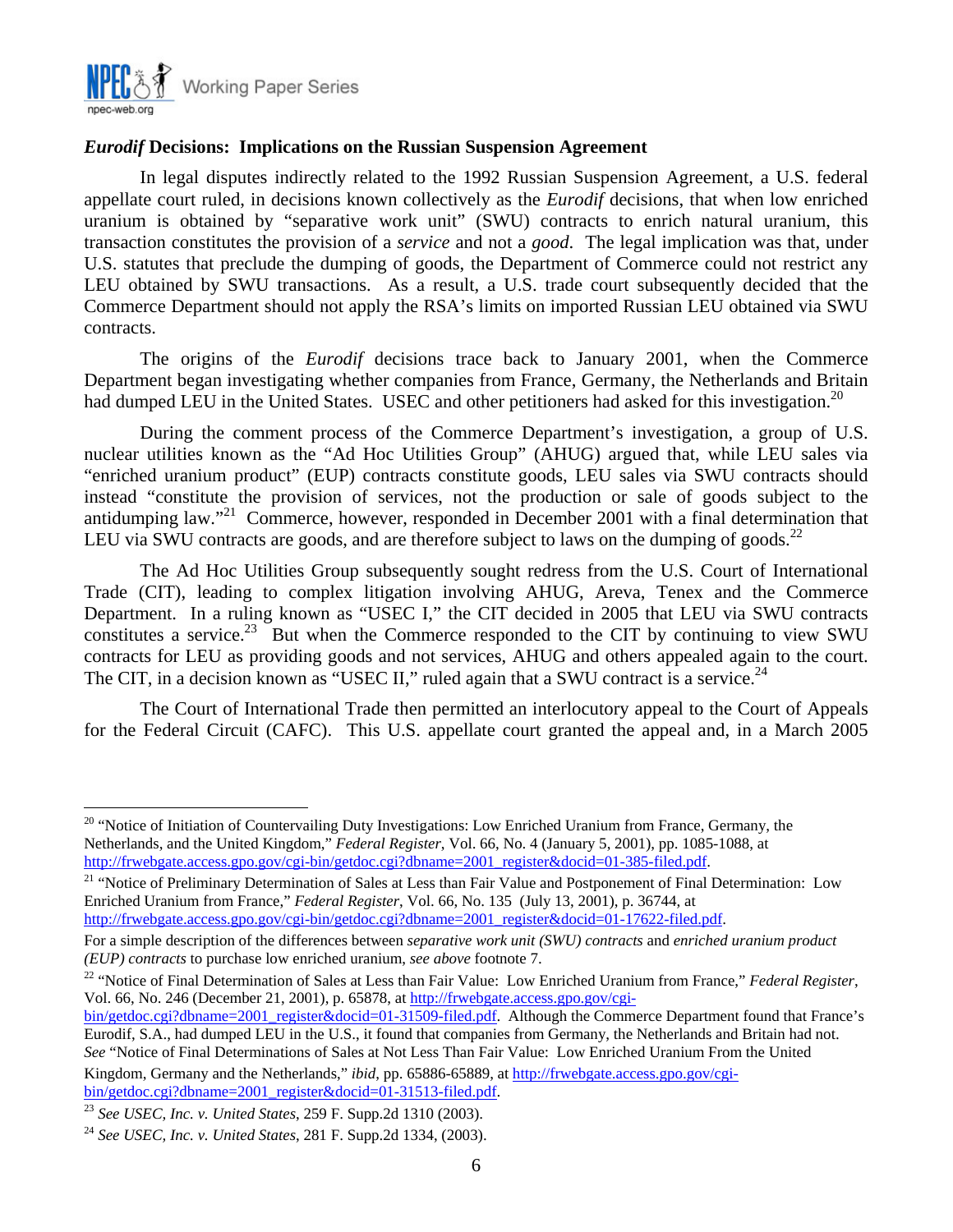

ruling known as "Eurodif I," affirmed the CIT's decisions.<sup>25</sup> The U.S. government and USEC then asked the appellate court to rehear the case. The CAFC, in a ruling known as "Eurodif II," reaffirmed the decision that SWU contracts for LEU constituted services, not goods.<sup>26</sup> Litigation continued both in trade and federal appellate courts.<sup>27</sup>

With respect to the 1992 Russian Suspension Agreement, the Court of International Trade in September 2007 remanded the Commerce Department's decision to limit Russian SWU as a good under U.S. antidumping laws. The CIT wrote that, after the *Eurodif* decisions, it is now "settled law that LEU processed pursuant to a uranium enrichment services transaction is not a 'good' … [and therefore not] subject to the antidumping duty statute. $128$ 

In February 2008, both the U.S. government and USEC filed petitions for a writ of *certiorari* to have the U.S. Supreme Court review the Court of Appeals of the Federal Circuit's *Eurodif* decisions. The Supreme Court in April 2008 agreed to review those decisions. A ruling is expected by early 2009. In the absence of the Domenici Amendment, the Supreme Court's expected ruling on the *Eurodif*  decisions would have had the effect either of upholding—or overturning—the Commerce Department's limits on Russia LEU obtained via SWU contracts.

#### **2008 Amendment to the Russian Suspension Agreement**

A recent bilateral amendment to the 1992 Russian Suspension Agreement eases the RSA's limits on Russian uranium imports into the United States. Since the 1990s, generally all Russian LEU imports have gone through USEC in accordance with the HEU Agreement's implementation. But the so-called "2008 RSA Amendment" allows Russia to begin selling uranium *directly* to U.S. nuclear utilities, though in small amounts, between 2011 and 2013; and then permits Russia to have direct access to 20 percent of the U.S. uranium market between 2014 and 2020. The RSA Amendment also envisions lifting all limits on Russia's access to the U.S. uranium market after 2020.

In addition, the 2008 RSA Amendment states that the Suspension Agreement's limits on Russian uranium imports will be applied in a manner "consistent with any applicable decision of the U.S. Courts, including the *Eurodif* decisions."29 Here, it is important to note that when the U.S. and Russia agreed to

 $\overline{a}$ 

<sup>25</sup> *See Eurodif, S.A. and Ad Hoc Utilities Group v. United States and USEC, Inc. and United States Enrichment Corporation*, 411 F. 3d 1355 (2005).

<sup>&</sup>lt;sup>26</sup> *See Eurodif, S.A. v. United States*, 423 F.3d 1275 (Fed. Cir. 2005). <sup>27</sup> Over the next few years, the Commerce Department issued nuanced determinations that attempted to continue limiting LEU obtained by SWU as goods. The Court of International Trade issued a series of remand decisions, known as the "Eurodif III," "Eurodif IV" and "Eurodif V" rulings, for Commerce to modify its treatment of SWU transactions. *See Eurodif, S.A. v. United States*, 414 F. Supp.2d 1263 (Ct. Int'l Trade 2006); "Final Results of Redetermination Pursuant to Court Remand, Eurodif S.A. v. United States," March 3, 2006, at http://ia.ita.doc.gov/remands/06-2.pdf; *Eurodif, S.A. v. United States*, 431 F. Supp.2d 1351, 1354 (Ct. Int'l Trade 2006); and *Eurodif S.A. v. United States*, 442 F. Supp.2d 1367 (Ct. Int'l Trade 2006).

<sup>28</sup> *Techsnabexport v. United States*, 515 F. Supp.2d 1363 (Ct. Int'l Trade 2007).

<sup>&</sup>lt;sup>29</sup> "Amendment to the Agreement Suspending the Antidumping Investigation on Uranium from the Russian Federation," *Federal Register*, Vol. 73, No. 28 (February 11, 2008), pp. 7705-7708, at http://edocket.access.gpo.gov/2008/pdf/08-608.pdf. Hereinafter "2008 RSA Amendment. " Quote at p. 7707. *See also* "United States and Russian Uranium Agreement Reached," Press Release, Office of Public Affairs, U.S. Department of Commerce, February 1, 2008, at http://www.commerce.gov/NewsRoom/PressReleases\_FactSheets/PROD01\_005136.

The RSA has been amended previously. *See* "Amendment to Agreement Suspending the Antidumping Investigation on Uranium from the Russian Federation," *Federal Register*, Vol. 59, No. 63 (April 1, 1994), pp. 15373-15377; "Amendments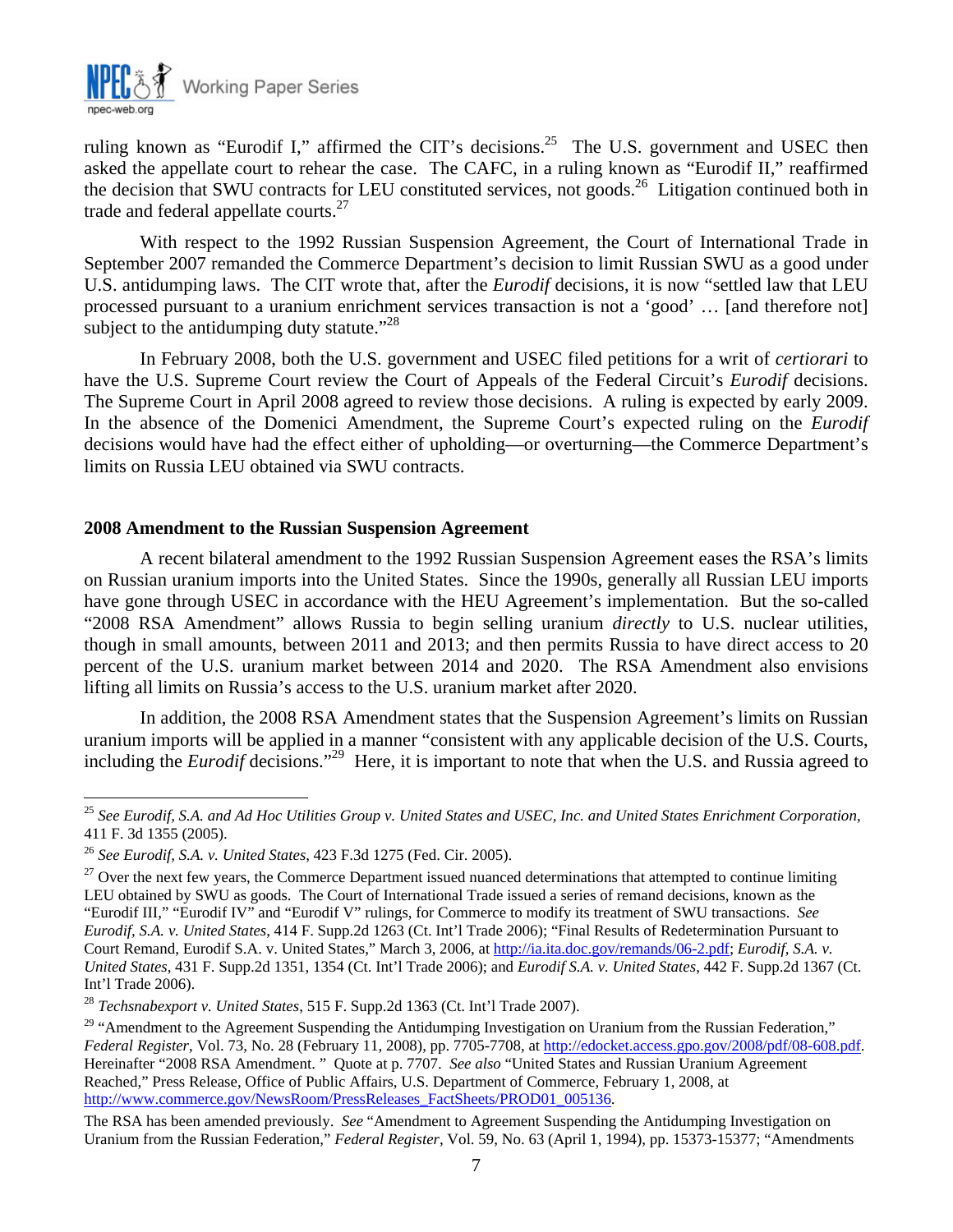

this amendment, neither party knew whether the U.S. Supreme Court would agree to review the *Eurodif*  decisions, or whether the Congress would be able to pass any legislation pertaining to the Commerce Department's limits on Russian SWU contracts for LEU.

That said, the Commerce Department—and more generally the Bush Administration—had already been calling on the Congress to close what they saw as the "legal loophole" opened by the *Eurodif* decisions that would have allowed unlimited Russian LEU sales to the U.S. For instance, a Commerce Department official told the Senate Committee on Energy and Natural Resources in March 2008 that, if the Supreme Court's decision has the effect of overturning the Russian Suspension Agreement's import limits on Russian SWU contracts for LEU, then Russia's very large commercial uranium enrichment capacity could run U.S. uranium enrichers "out of business."<sup>30</sup> Soon after the U.S. and Russia signed the 2008 RSA Amendment, USEC issued a statement urging the Executive and Legislative Branches to find a way to uphold all planned limits on Russian uranium, including LEU obtained via SWU transactions.<sup>31</sup>

#### **2008 Domenici Amendment**

In the wake of the *Eurodif* decisions, lawmakers in the Congress proposed bills to uphold the legality of Commerce Department limits on Russian low enriched uranium imports via "separative work unit" contracts. One approach sought to amend U.S. law to treat *all* SWU transactions for LEU whether from Russia or another foreign supplier—as goods under U.S. antidumping statutes.<sup>32</sup>

In early 2008, Senator Pete Domenici (R-NM) began circulating language, in the form of a legislative amendment, that took a different approach by focusing *specifically* on upholding limits on all Russian sales of LEU, including those via SWU contracts. This approach was received with a mixture of support and opposition. U.S.-based uranium enrichers, such as USEC, supported early versions of the Domenici Amendment. In contrast, U.S. nuclear utilities generally opposed the legislative language. In addition, Rosatom Director Sergei Kiriyenko in June 2008 sent a letter to Secretary of Energy Samuel Bodman that protested Senator Domenici's legislation.<sup>33</sup>

For much of 2008, it was not clear whether the Congress would even consider the Domenici Amendment. However, a revised version of the legislation was included on the so-called "continuing resolution" of September 2008 to sustain temporarily certain government appropriations at the previous year's levels. The House passed this resolution on September 24, 2008, and the Senate followed three

to the Agreement Suspending the Antidumping Investigation on Uranium from the Russian Federation," *Federal Register*, Vol. 61, No. 214 (November 4, 1996), pp. 56665-56667; and "Amendment to Agreement Suspending the Antidumping Investigation on Uranium from the Russian Federation," *Federal Register*, Vol. 62, No. 135 (July 15, 1997), pp. 37879- 37880. In addition, the Energy Department issued a notice of changes in the administration of the RSA in July 1998. *See* "Agreement Suspending the Antidumping Investigation on Uranium from the Russian Federation," *Federal Register*, Vol. 63, No. 147 (July 31, 1998), pp. 40879-40880.

<sup>30</sup> *See* Assistant Secretary of Commerce for Import Administration David M. Spooner, Testimony before the Senate Committee on Energy and Natural Resources, March 5, 2008, at http://www.trade.gov/press/speeches/spooner\_030508.pdf.

<sup>&</sup>lt;sup>31</sup> See "USEC Inc. Statement on Signing of Russian Suspension Agreement Amendment," USEC News Release, February 1, 2008, at http://www.usec.com/v2001\_02/Content/News/NewsTemplate.asp?page=/v2001\_02/Content/News/NewsFiles/02-

<sup>01-08.</sup>htm.<br><sup>32</sup> To that end, Congressman Ed Whitfield (R-KY) had introduced H.R. 4929, and Senators Mitch McConnell (R-KY) and Jim Bunning (R-KY) co-sponsored companion legislation, S. 2531, in late December 2007.<br><sup>33</sup> Rosatom Director Sergei V. Kiriyenko, Letter to U.S. Secretary of Energy Samuel Bodman on Domenici Amendment, *op*.

*cit.*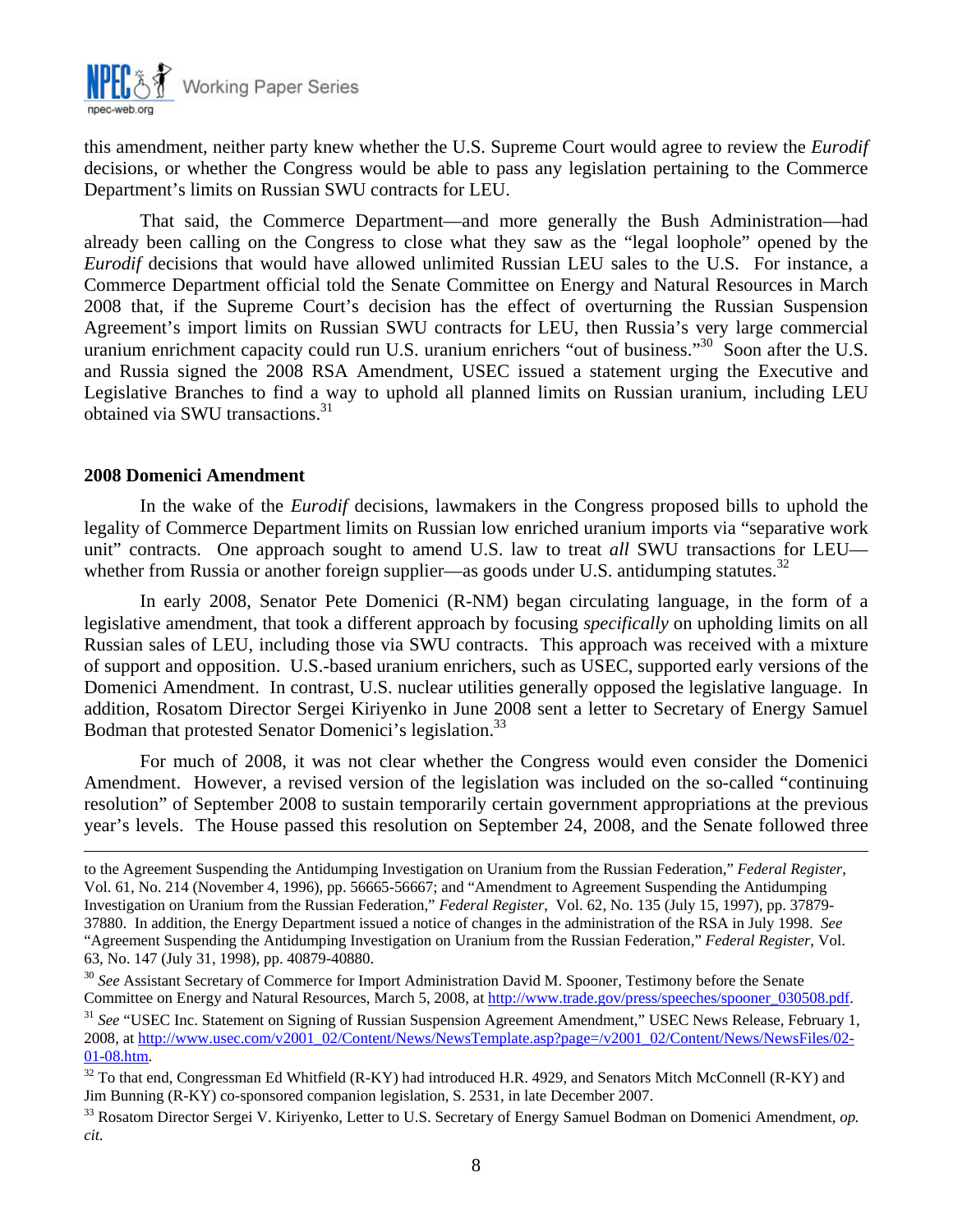

days later. President Bush signed into law the continuing resolution with the Domenici Amendment on September 30, 2008.

Among other things, the final version of the Domenici Amendment:

- (a) closes what the Senator, the Commerce Department, and the Bush Administration, had described as the legal "loophole" opened by the *Eurodif* decisions that would have allowed Russia to sell to U.S. nuclear utilities, without limit, low enriched uranium obtained under SWU contracts to enrich natural uranium up to LEU;
- (b) reaffirms existing plans to give Russia access to 20 percent of the post-2013 U.S. uranium market, but now conditions that market access on Russia's blending down of the entire 500 metric tons of bomb-grade uranium that it had agreed to blend down before 2014 under the HEU Agreement;<sup>34</sup> and
- (c) promises to increase Russia's post-2013 uranium market access to 25 percent if Russia signs a new pact to blend down an additional 300 metric tons of HEU to LEU.<sup>35</sup>

In contrast to the current HEU Agreement, the Domenici Amendment would not prevent Russia from selling LEU from a post-2013 HEU downblending pact to nuclear utilities outside of the United States. Nor does it call for Russia to continue blending down bomb-grade uranium in a manner conforming to the stringent isotopic standards of ASTM International (formerly the American Society of Testing Materials). Russian officials have privately suggested that these aspects of the Domenici Amendment are not viewed negatively by Moscow.<sup>36</sup>

## **II. Where Are We Going? Some Tentative Thoughts . . .**

#### **Will Russia Keep Blending Down Bomb-Grade Uranium After 2013?**

Russia has already blended down 345 metric tons of the promised 500 metric tons weaponsusable high enriched uranium under the 1993 HEU Agreement.<sup>37</sup> Moreover, when the current pact ends by 2013, Russia will have earned as much \$12 billion from downblended low enriched uranium sales to the United States.<sup>38</sup>

 $\overline{a}$  $34$  In a background interview with the author, a U.S. nuclear utilities executive claimed to worry that Russia—in the wake of lingering tensions over the August 2008 Russo-Georgian conflict and the September 2008 passage of the Domenici Amendment—might decide not to blend down the remaining 155 metric tons of bomb-grade uranium that it is obliged to blend down under the 1993 HEU Agreement. However, American individuals working in the U.S. Executive and Legislative Branches, as well as a Russian individual with close ties to the Russian government, have all opined to the author that they think it is unlikely that Russia would not fulfill its obligations under the HEU Agreement.

<sup>35</sup> *See* Domenici Amendment, *op. cit.* Initial iterations of the Domenici Amendment would have not only created commercial incentives for Russia to sign as sequel to the HEU Agreement, but also lowered Russian access to the post-2013 uranium market to 17 percent if Russia refused to sign a new downblending agreement. Early versions of the draft legislation were received with a mixture of support and opposition. For news coverage on reactions to early versions of the Domenici Amendment, *see* Jeff Beattie, "Domenici Moves Plan Tying Russian Uranium Imports to HEU Cuts," *The Energy Daily*, Vol. 36, No. 95, May 19, 2008, pp. 1 & 3.

 $36$  Author interview with a Russian individual with close ties to the Russian government.

 $37$  Russia has already blended down 345 metric tons of bomb-grade uranium. USEC, "Megatons to Megawatts," updated September 30, 2008, at http://www.usec.com/megatonstomegawatts.htm.

<sup>&</sup>lt;sup>38</sup> USEC, "Megatons to Megawatts," updated September 30, 2008, at http://www.usec.com/megatonstomegawatts.htm.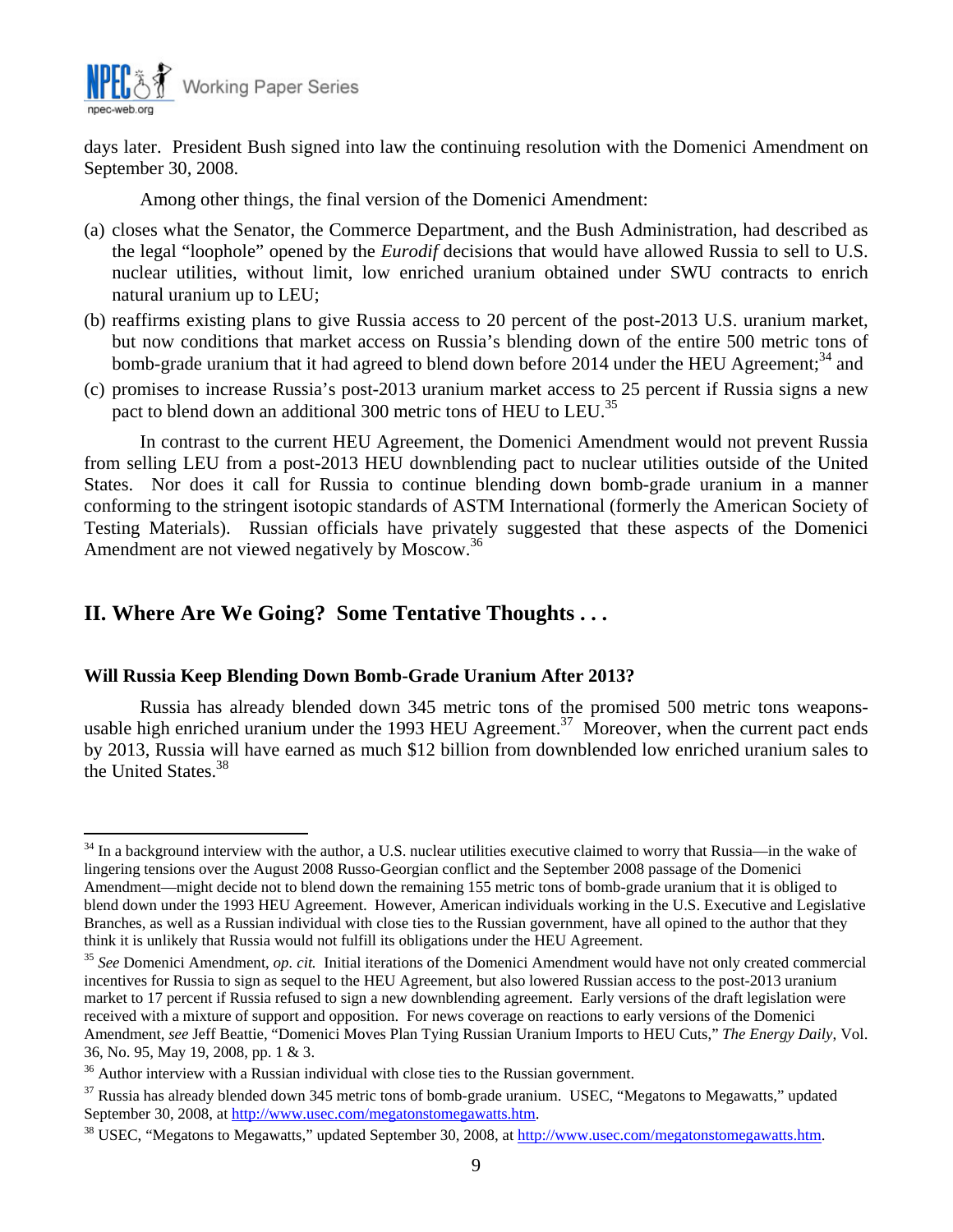

That said, both Russia and the United States will still possess vast stocks of weapons-usable high enriched uranium. One assessment estimates that Russia will have some 770 metric tons of bomb-grade uranium that could yet be blended down, and the U.S., some  $675$  metric tons.<sup>39</sup> But by passing the recent law sponsored by Senator Domenici (the "Domenici Amendment") to offer new commercial incentives for Russia to agree to keep blending down HEU after 2013, the U.S. government has demonstrated that it views Russia's continued downblending of bomb-grade uranium to be an important policy goal. Still, it remains unclear whether efforts to arrive at a sequel to the current HEU Agreement with Russia will succeed.

## **How Dependent Will U.S. Nuclear Utilities Be on LEU Imports from Russia and Other Foreign Suppliers?**

Only time will tell what role Russian low enriched uranium—whether it comes from downblended stocks of bomb-grade uranium, or SWU contracts to enrich natural uranium feedstock will end up playing in America's post-2013 commercial uranium market.

As the World Nuclear Association reported, Russia assesses that it could undercut American and other foreign LEU competitors with cheap SWU contracts "by some 30 percent."40 In the absence of a legal basis for the Commerce Department to keep limiting imports of Russian LEU via SWU transactions, Commerce officials therefore worried that unfettered Russian LEU sales to the United States could have run America's still-fledgling uranium enrichment sector. The Domenici Amendment, however, provides a new and independent legal basis for such limits.

Now, with USEC, Areva, and URENCO's Louisiana Energy Services all planning to build on U.S. soil new enrichment plants, U.S.-based enrichers hope soon to begin providing a greater proportion of the nuclear fuel consumed by U.S. nuclear power plants. Moreover, General Electric-Hitachi Nuclear Energy and Australia-based SILEX Systems, Ltd., are trying to develop and commercialize a technology known as SILEX (which stands for "Separation of Isotopes by Laser EXcitation"), a potentially "gamechanging" approach to uranium enrichment using lasers that could make available an extremely costeffective, U.S.-based enrichment capacity.<sup>41</sup>

#### **Questions**

 $\overline{a}$ 

For Washington and Moscow to successfully navigate the issues surrounding the future of Russian civil uranium sales to the U.S., and of Russian downblending of bomb-grade uranium, at least six equities may need to be balanced:

- (1) Both Washington and Moscow want to ensure that neither of their stockpiles of high enriched uranium ever fall into the wrong hands;
- (2) The U.S. Executive and Legislative Branches appear to see the continued Russian downblending of bomb-grade uranium as an important way of promoting the aims of arms control;

<sup>&</sup>lt;sup>39</sup> See Global Fissile Material Report 2008, op. cit. See also pp. 1-2, as well as fn. 3, of the present essay.<br><sup>40</sup> "Nuclear Power in Russia." World Nuclear Association. September 2008. available at http://www.world-

nuclear.org/info/inf45.html.<br><sup>41</sup> For recent news coverage on SILEX, *see* Mark Clayton, "Will Lasers Brighten Nuclear's Future? New Process Could

Replace Centrifuges But Renew Threat of Nuclear Proliferation," *Christian Science Monitor*, August 27, 2008, at http://features.csmonitor.com/innovation/2008/08/27/will-lasers-brighten-nuclears-future/.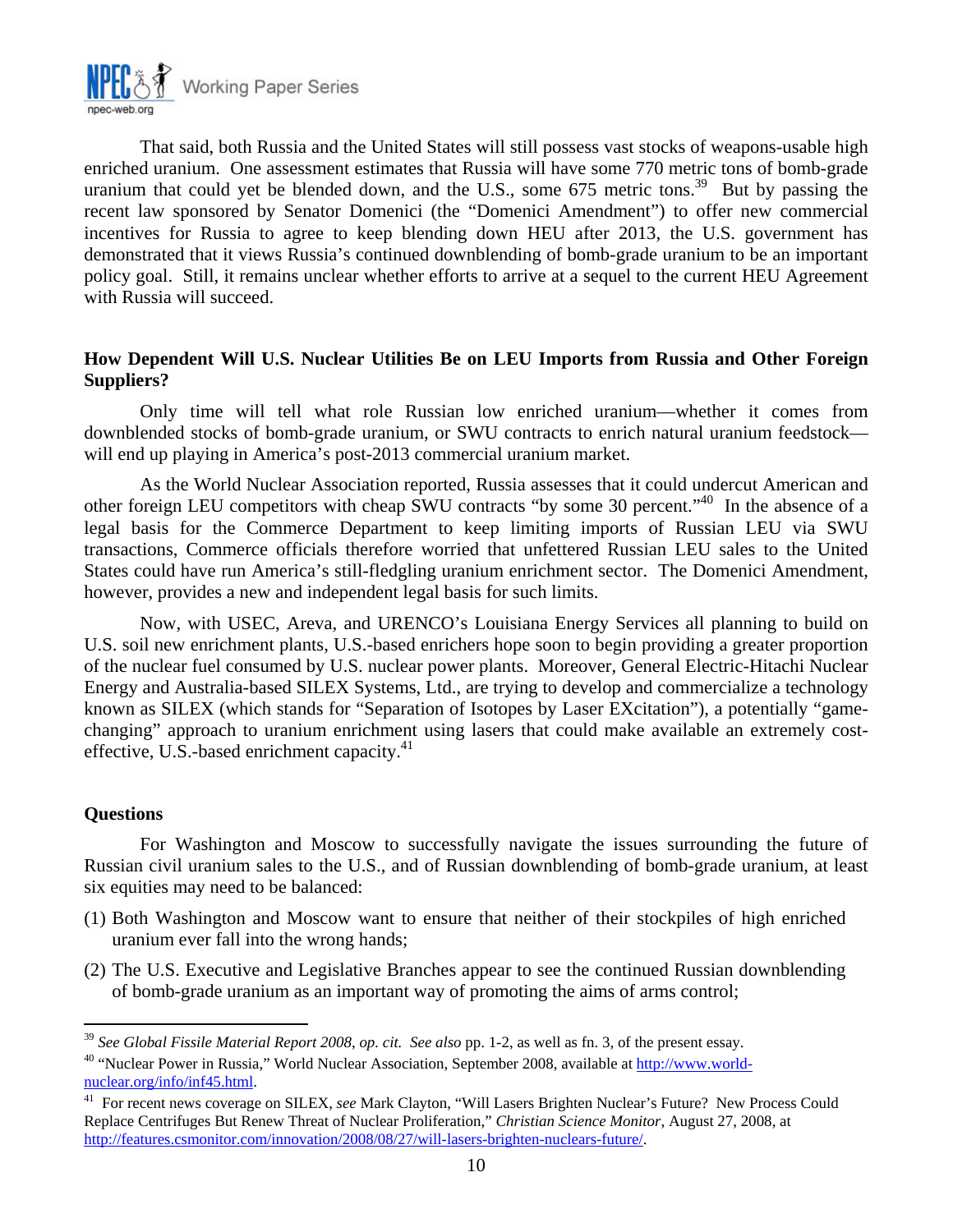

- (3) Russia wishes to consider other civil uses for its inventory of HEU—for example, to fuel planned fast reactors in the future.
- (4) Russia desires to benefit commercially from its large enrichment capacity by selling more LEU to nuclear utilities in the United States and other countries.
- (5) The United States seeks to avoid having its domestic uranium markets flooded with low enriched uranium such that it undercuts private investment in uranium enrichment plants on U.S. soil.
- (6) Washington does not want—and U.S. nuclear utilities ought not to want—America's nuclear power reactors to depend too greatly on the uranium supply of Russia or any other single country.

As the U.S. and Russia work to balance these various equities, Washington may need to think longer and harder about a number of relevant questions:

- How much high enriched uranium should Russia and the United States be willing to blend down? How important (if at all) is it for Russia not to blend down so much of its bomb-grade uranium that it ends up having less HEU on-the-ready for civil, military or other purposes than the U.S.? And vice versa?
- From Washington's point of view, what are the strengths and weaknesses of allowing Russia to build a uranium enrichment plant on U.S. soil, an idea that Russia has floated from time to time $?^{42}$
- What will the future demand for nuclear power be, since this will be a key factor behind the growth of global LEU demand? Will the U.S. and Russia intervene to elevate nuclear power demand by subsidizing or providing loan guarantees for nuclear power projects both here and abroad? Or will they allow markets directly to determine nuclear power demand?
- Should U.S. desire for a steady supply of uranium fuel be linked—or de-linked—from broader political issues? And to what extent should Washington be prepared to blend down some of America's HEU for U.S. nuclear utilities to use in an emergency as hedge against an unanticipated interruption of foreign LEU supply?
- What roles can the U.S. Department of Energy (especially its Office of Nuclear Fuel Supply Security<sup>43</sup>), the U.S. Department of Commerce, the U.S. Department of State, the interagency process within the Executive Branch that is now fulfilling the functions of the Clinton-era Enrichment Oversight Committee, $44$  and the U.S. Congress, play in efforts to answer the above questions? Or equivalent bodies in Russia?

### **Conclusion**

The 1993 HEU Agreement deserves recognition for its continuing contributions to U.S. national security—in particular, to the aims of arms control—and to U.S. energy supply. By 2014, when the current HEU Agreement expires, the Megatons to Megawatts program to implement the Agreement will

 $\overline{a}$ 42 For a news report on this, *see* Ann MacLachlan and Daniel Horner, "Russia Exploring Building Centrifuge Plant in U.S.,"

*NuclearFuel*, March 10, 2008, p. 3.<br><sup>43</sup> See <u>http://www.ne.doe.gov/nuclearFuelSecurity/neNFSProgramActivities.html</u>.<br><sup>44</sup> "The President: Executive Order 13085—Establishment of the Enrichment Oversight Committee," *Feder* 63, No. 102 (May 28, 1998), pp. 29335-29337, at http://frwebgate.access.gpo.gov/cgibin/getdoc.cgi?dbname=1998\_register&docid=fr28my98-156.pdf